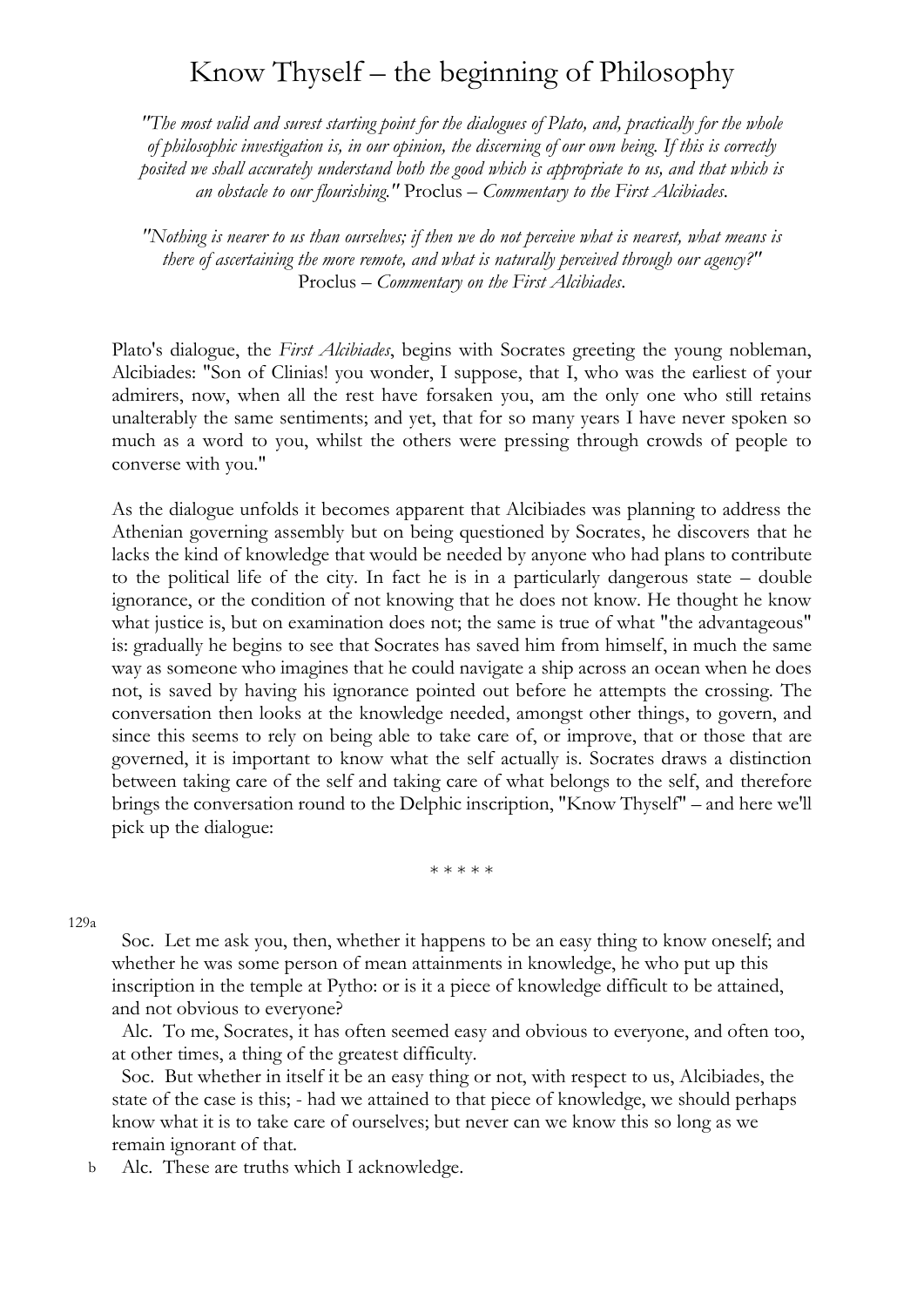Soc. Come then, by what means might it be found what is the very self of everything? For so we might perhaps find what we ourselves are: but so long as we continue in the dark as to that point, it will be no way possible to know ourselves.

Alc. You are certainly in the right.

 Soc. Attend now, I conjure you in the name of Zeus: With whom is it that you are at this present time discoursing? Is it not with me?

Alc. It is.

- Soc. And am not I discoursing with you?
- Alc. You are.
- Soc. It is Socrates then who is discoursing and arguing.

Alc. Quite true.

Soc. And Alcibiades is attentive to his arguments.

Alc. He is.

Soc. Is it not by reason that Socrates thus argues in discourse?

Alc. Undoubtedly.

Soc. And is not to argue in discourse the same thing as to reason?

- Alc. Quite the same.
- Soc. But is not the person who uses a thing, different from the thing which he uses? c
	- Alc. How do you mean?

 Soc. As a shoemaker, for instance, cuts his leather with the sheers, and the paring knife, and other tools.

Alc. Well; he does so.

 Soc. Is not then the shoemaker, who cuts the leather and uses those tools in cutting it, different from the tools which he uses?

Alc. Without doubt.

 Soc. Are not, in like manner, the instruments on which a musician plays, different things from the musician himself?

Alc. Certainly.

Soc. It was in this sense that just now I asked you whether you thought that, in all

cases, the person who used a thing was different from the thing which he used.

Alc. I think he is.

 Soc. Now then, to resume the instance of the shoemaker; what say we? Does he cut the d leather with his tools only, or also with his hands?

Alc. With his hands also.

Soc. He therefore uses also these.

Alc. He does.

Soc. And does he not use his eyes also when he is cutting the leather?

Alc. He does.

 Soc. And we are agreed, that the person who makes use of any things is different from the things which he makes use of.

Alc. We are.

 Soc. The shoemaker then, and the musician, are different from the hands and eyes with <sup>e</sup> which they perform their operations.

Alc. It is apparent.

Soc. And does not a man use also his whole body?

Alc. Most certainly.

Soc. Now the user is different from the thing used.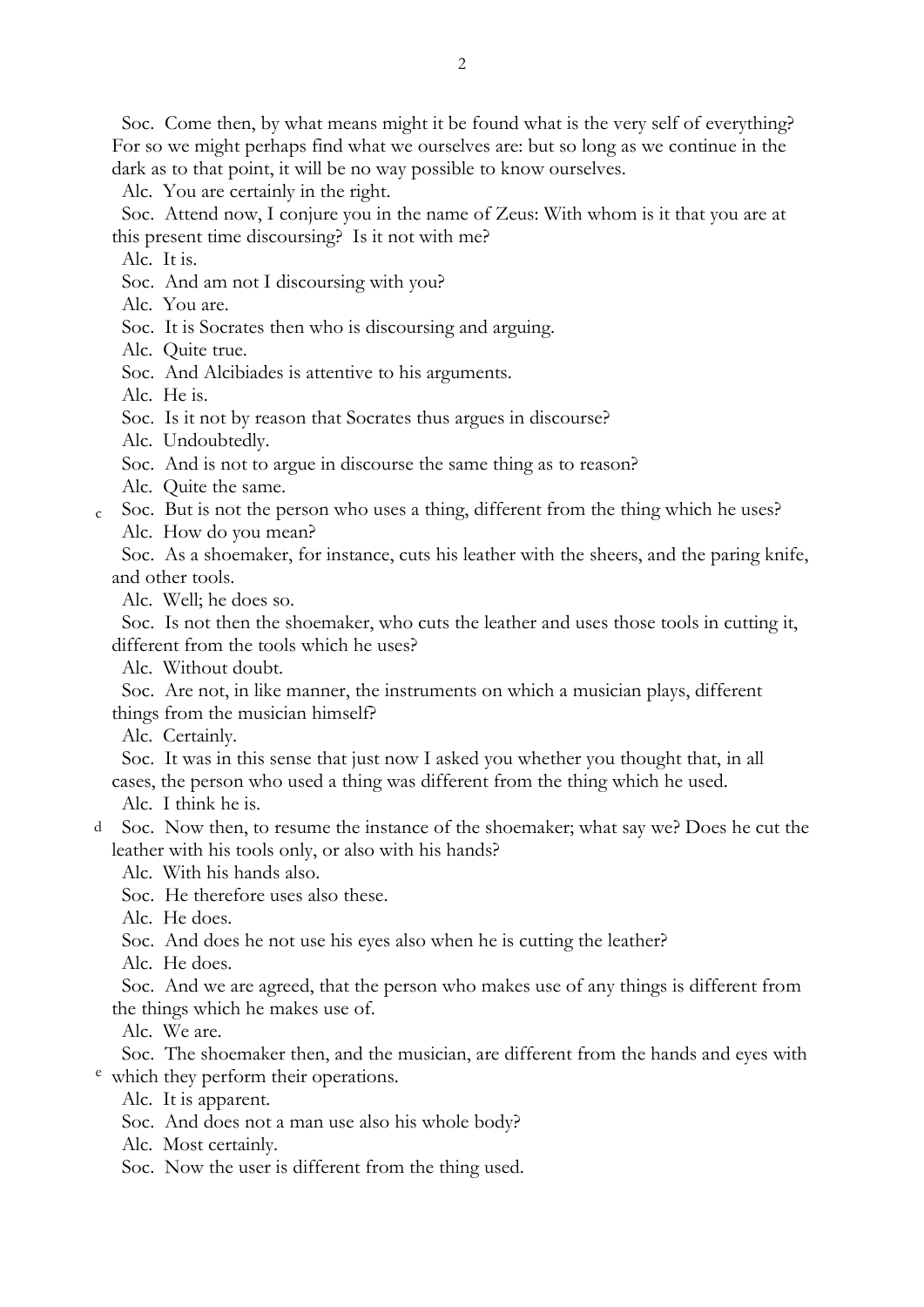3

Alc. True.

- Soc. A man therefore is a being different from his body.
- Alc. It seems so.
- Soc. What sort of being then is man?
- Alc. I know not.
- Soc. But you know that man is some being who makes use of the body. 130a
	- Alc. True.
	- Soc. Does any being make use of the body other than the soul?
	- Alc. None other.
	- Soc. And does it not so do by governing the body?
	- Alc. It does.
	- Soc. Further, I suppose that no man would ever think otherwise than this.
	- Alc. Than what?
	- Soc. That a man himself was one of these three things.
	- Alc. What three things?
	- Soc. Soul, or body, or a mixture of them both, constituting one whole. b
		- Alc. What besides could be imagined?
		- Soc. Now we agreed that the being which governs the body is the man.
		- Alc. We did.
		- Soc. What being then is the man? Does the body itself govern itself?
		- Alc. By no means.
		- Soc. For the body we said was governed.
		- Alc. True.
		- Soc. The body then cannot be that being which we are in search of.
		- Alc. It seems not.
		- Soc. But does the mixed being govern the body? and is this the man?
		- Alc. Perhaps it is.

Soc. Least of any of the three can this be so. For of two parties, one of which is the

- party governed, there is no possibility that both of them should govern jointly. c
	- Alc. Right.

 Soc. Since then neither the body, nor the mixture of soul and body together, is the man, it remains, I think, either that a man's self is nothing at all, or, if it be anything, it must be concluded that the man is no other thing than soul.

Alc. Clearly so.

 Soc. Needs it then to be proved to you still more clearly, that the soul is the very man? Alc. It needs not, by Zeus: for the proofs already brought seem to me sufficient.

 Soc. If it be proved tolerably well, though not accurately, 'tis sufficient for us. For we shall then perhaps, and not before, have an accurate knowledge of man's self, when we shall have discovered what we just now passed by as a matter which required much consideration. d

Alc. What is that?

 Soc. That of which was said some such thing as this, - that in the first place we should consider what is *self itself*: whereas, instead of this, we have been considering what is the proper self of every man. And this indeed for our purpose will perhaps suffice. For we could by no means ever say that anything was more peculiarly and properly oneself, than is the soul.

Alc. Certainly, we could not.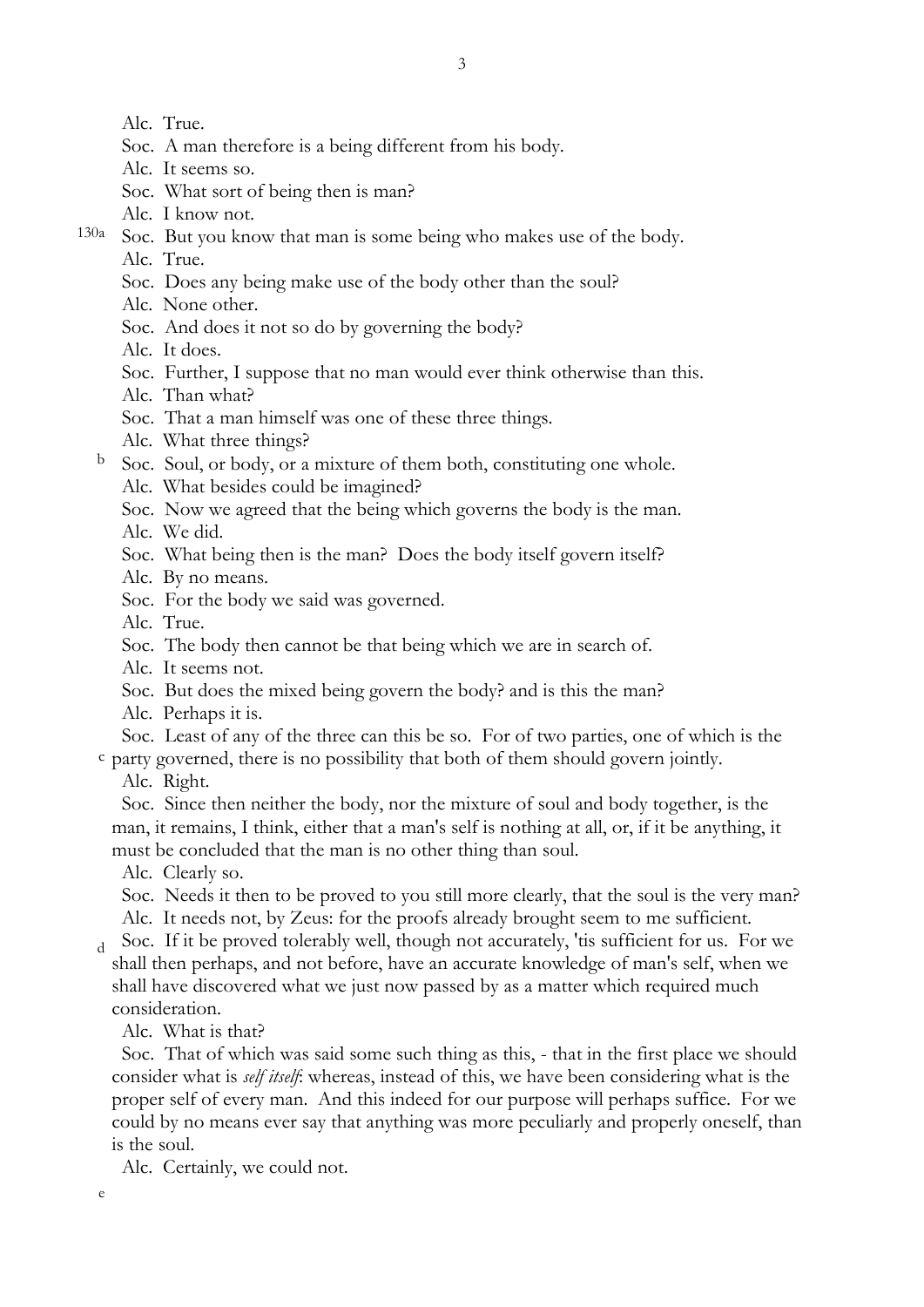Soc. May we not then fairly thus determine, - that we are conversing one with another, by means of reason, you and I, soul with soul?

Alc. Quite fairly.

 Soc. This therefore was our meaning when we said a little before, that Socrates discoursed with Alcibiades, making use of reason: we meant, it seems, that he directed his words and arguments, not to your outward person, but to Alcibiades himself, that is to the soul.

Alc. It seems so to me too.

 Soc. He therefore enjoins a man to recognise the soul, he who gives him this injunction, - to know himself.

 Alc. That is probably his meaning. 131a

> Soc. Whoever then has a knowledge only of his body, has indeed attained the knowledge of what is his, but not the knowledge of himself.

Alc. Just so.

 Soc. None therefore of the physicians, so far as he is only a physician, knows himself: neither does any master of the exercises, so far as he is such a master and nothing more. Alc. It seems they do not.

 Soc. Far from knowing themselves then are farmers, and other craftworkers generally. For such men as these are ignorant it seems of the things which are theirs, and knowing only in subjects still more remote, the mere auxiliaries to those things which are theirs, so

 $<sup>b</sup>$  far as their several arts lead them. For they are acquainted only with things auxiliary to</sup> the body, to the culture and service of which body these things administer.

Alc. What you say is true.

 Soc. If therefore wisdom consist in the knowledge of oneself, none of these artificers are wise men by their skill in their respective arts.

Alc. I think they are not.

 Soc. On this account it is that these arts seem mechanical and mean, and not the learning fit for a man of a virtuous merit.

Alc. Entirely true.

 Soc. To return to our subject whoever then employs his care in the service of his body, takes care indeed of what is his, but not of himself.

Alc. There is danger of its being found so.

Soc. And whoever is attentive to the improvement of his wealth, is not taking care

c either of himself or of what is his, but of things still more remote, the mere auxiliaries to what is his.

Alc. It seems so to me too.

 Soc. The man therefore who is intent on getting money, is so far not acting for his own advantage.

Alc. Rightly concluded.

 Soc. It follows also, that whoever was an admirer of the outward person of Alcibiades, did not admire Alcibiades, but something which belongs to Alcibiades.

Alc. You say what is true.

Soc. But whoever is your admirer is the admirer of your soul.

Alc. It appears to follow of necessity from our reasoning.

 Soc. And hence it is, that the admirer of your outward person, when the flower of it is all fallen, departs and forsakes you.

 Alc. So it appears. d